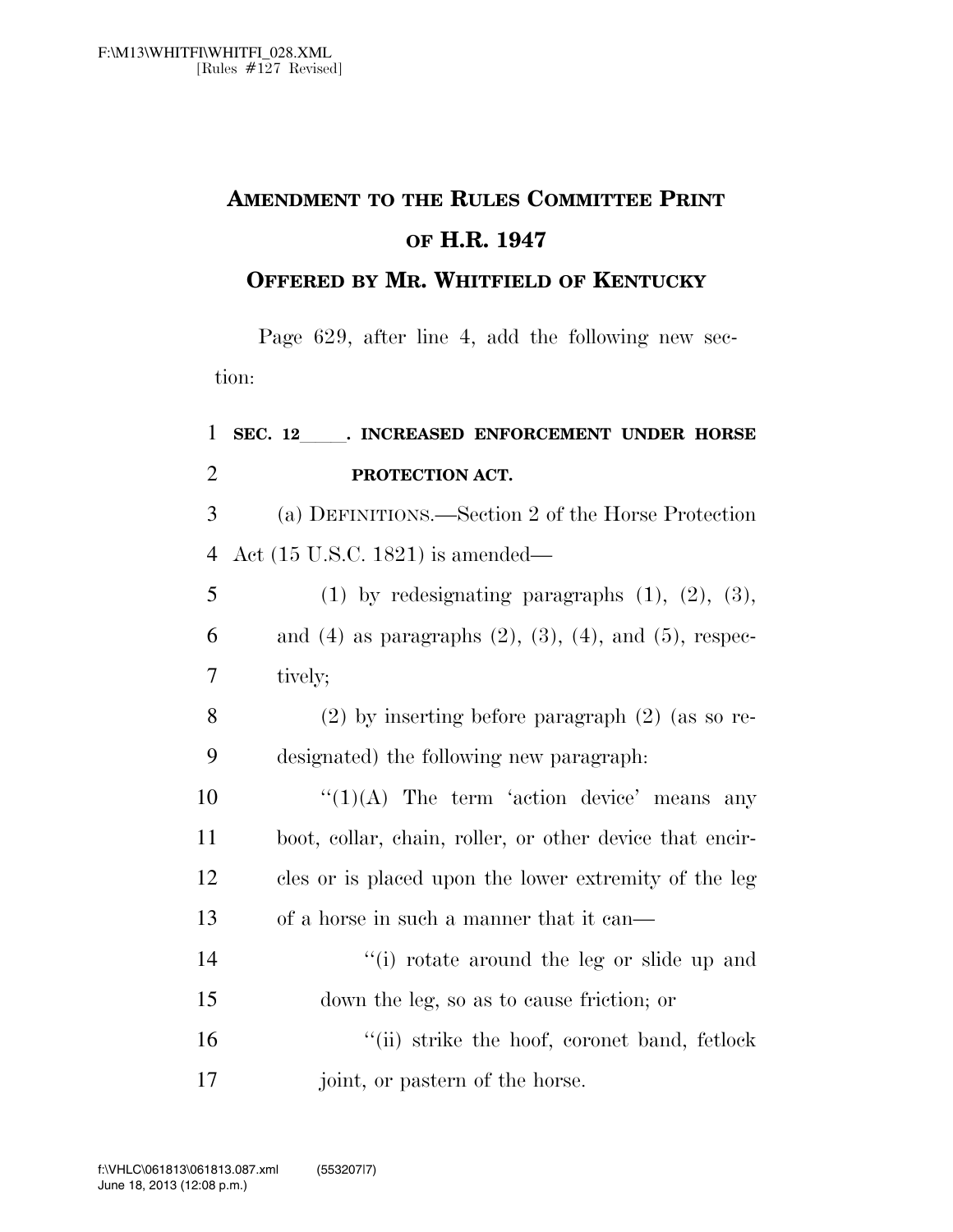| $\mathbf{1}$   | "(B) Such term does not include soft rubber or         |
|----------------|--------------------------------------------------------|
| $\overline{2}$ | soft leather bell boots or quarter boots that are used |
| 3              | as protective devices."; and                           |
| $\overline{4}$ | (3) by adding at the end the following new             |
| 5              | paragraph:                                             |
| 6              | $\lq(6)(A)$ The term 'participate' means engaging      |
| 7              | in any activity with respect to a horse show, horse    |
| 8              | exhibition, or horse sale or auction, including—       |
| 9              | "(i) transporting or arranging for the                 |
| 10             | transportation of a horse to or from a horse           |
| 11             | show, horse exhibition, or horse sale or auction;      |
| 12             | "(ii) personally giving instructions to an             |
| 13             | exhibitor; or                                          |
| 14             | "(iii) being knowingly present in a warm-              |
| 15             | up area, inspection area, or other area at a           |
| 16             | horse show, horse exhibition, or horse sale or         |
| 17             | auction that spectators are not permitted to           |
| 18             | enter.                                                 |
| 19             | "(B) Such term does not include spectating.".          |
| 20             | (b) FINDINGS.—Section 3 of the Horse Protection        |
| 21             | Act $(15 \text{ U.S.C. } 1822)$ is amended—            |
| 22             | $(1)$ in paragraph $(3)$ —                             |
| 23             | $(A)$ by inserting "and soring horses for              |
| 24             | such purposes" after "horses in intrastate com-        |
| 25             | merce,"; and                                           |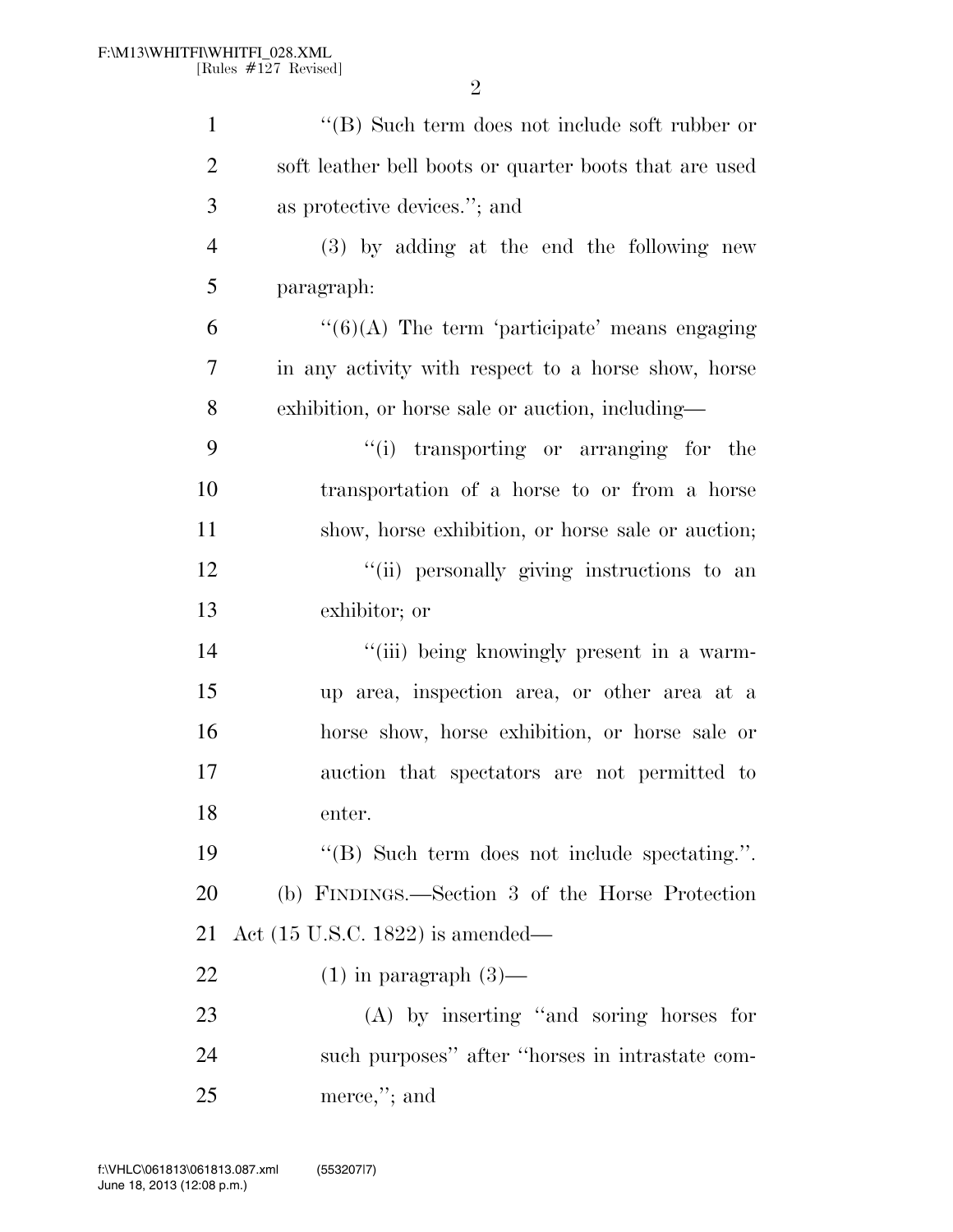| $\mathbf{1}$   | (B) by inserting "in many ways, including                        |
|----------------|------------------------------------------------------------------|
| $\overline{2}$ | by creating unfair competition, by deceiving the                 |
| 3              | spectating public and horse buyers, and by neg-                  |
| $\overline{4}$ | atively impacting horse sales" before the semi-                  |
| 5              | colon;                                                           |
| 6              | $(2)$ in paragraph $(4)$ , by striking "and" at the              |
| 7              | end;                                                             |
| 8              | $(3)$ in paragraph $(5)$ , by striking the period at             |
| 9              | the end and inserting a semicolon; and                           |
| 10             | (4) by adding at the end the following new                       |
| 11             | paragraphs:                                                      |
| 12             | $\cdot$ (6) the Inspector General of the Department              |
| 13             | of Agriculture has determined that the program                   |
| 14             | through which the Secretary inspects horses is inad-             |
| 15             | equate for preventing soring;                                    |
| 16             | "(7) historically, Tennessee Walking Horses,                     |
| 17             | Racking Horses, and Spotted Saddle Horses have                   |
| 18             | been subjected to soring; and                                    |
| 19             | $\cdot$ (8) despite regulations in effect related to in-         |
| 20             | spection for purposes of ensuring that horses are not            |
| 21             | sore, violations of this Act continue to be prevalent            |
| 22             | in the Tennessee Walking Horse, Racking Horse,                   |
| 23             | and Spotted Saddle Horse breeds.".                               |
| 24             | (c) HORSE SHOWS AND EXHIBITIONS.—Section 4 of                    |
| 25             | the Horse Protection Act $(15 \text{ U.S.C. } 1823)$ is amended— |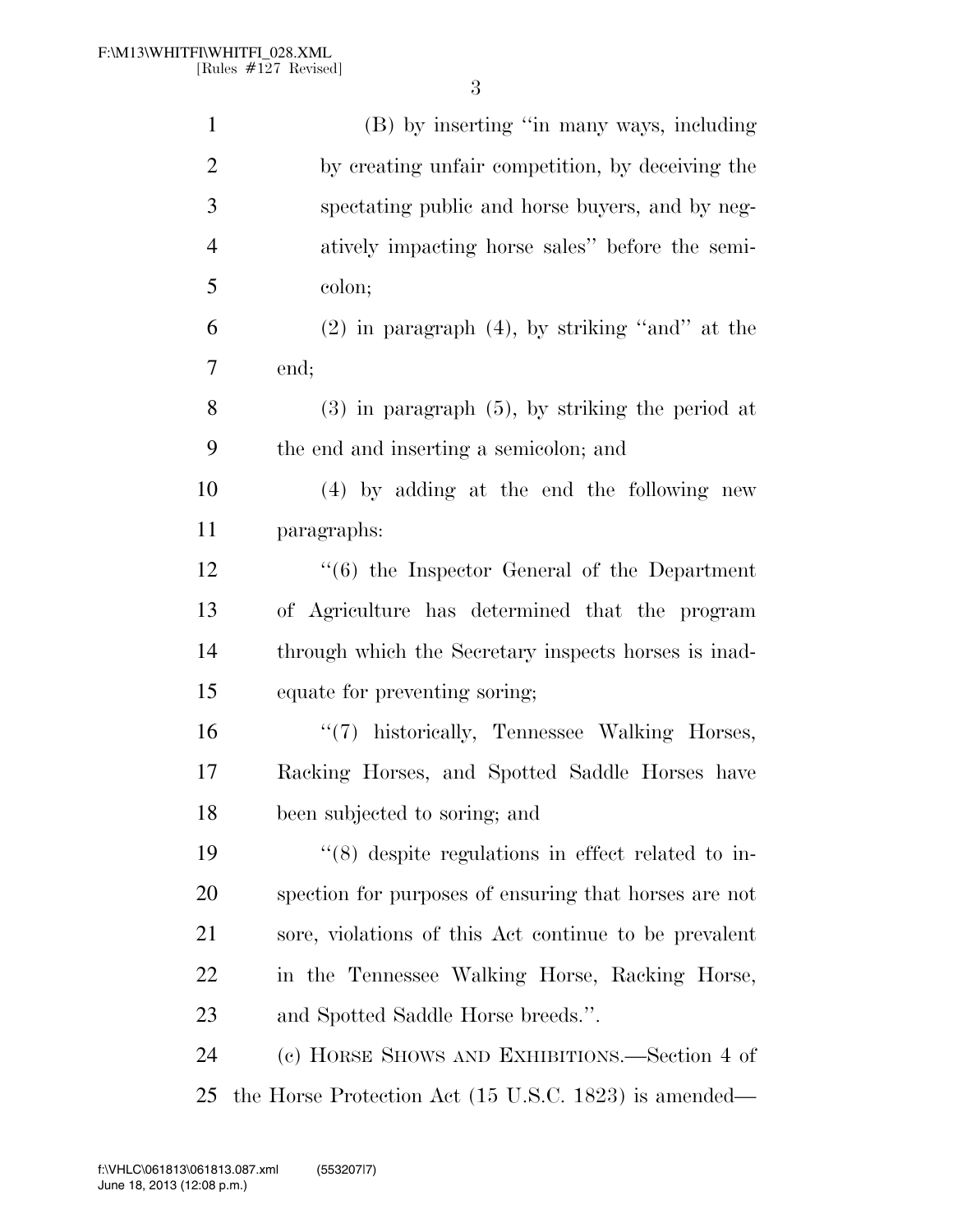1 (1) in subsection (a)—

 (A) by striking ''appointed'' and inserting 3 ''icensed''; and

 (B) by adding at the end the following new sentences: ''In the first instance in which the Secretary determines that a horse is sore, the Secretary shall disqualify the horse from being shown or exhibited for a period of not less than 180 days. In the second instance in which the Secretary determines that such horse is sore, the Secretary shall disqualify the horse for a period of not less than one year. In the third instance in which the Secretary determines that such horse is sore, the Secretary shall disqualify the horse for a period of not less than three years.'';

 (2) in subsection (b) by striking ''appointed'' 18 and inserting "licensed";

 (3) by striking subsection (c) and inserting the following new subsection:

 $\lq(0)(1)(A)$  The Secretary shall prescribe by regula- tion requirements for the Department of Agriculture to license, train, assign, and oversee persons qualified to de- tect and diagnose a horse which is sore or to otherwise inspect horses at horse shows, horse exhibitions, or horse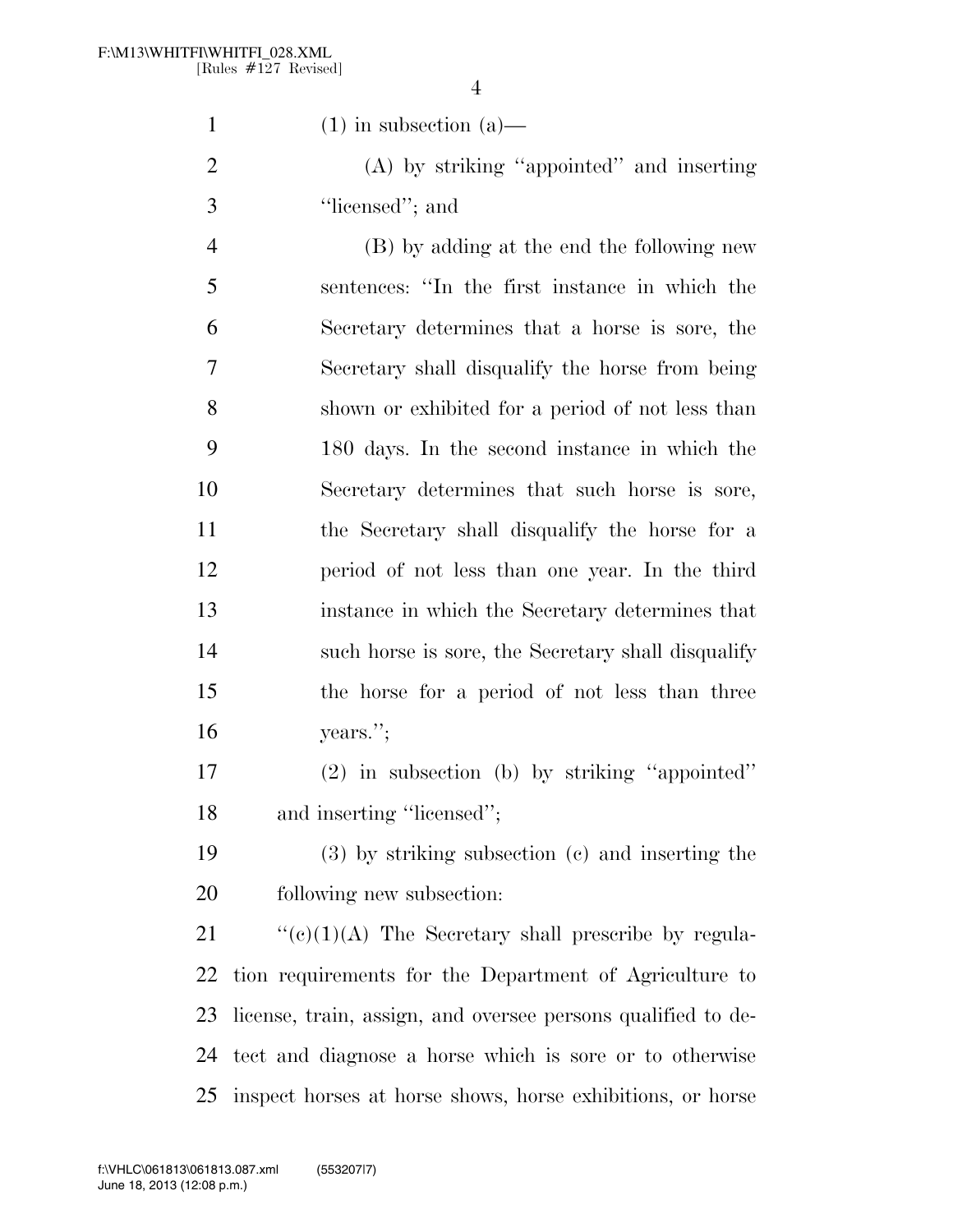sales or auctions, for hire by the management of such events, for the purposes of enforcing this Act.

 ''(B) No person shall be issued a license under this subsection unless such person is free from conflicts of in- terest, as defined by the Secretary in the regulations issued under subparagraph (A).

 ''(C) If the Secretary determines that the perform- ance of a person licensed in accordance with subparagraph (A) is unsatisfactory, the Secretary may, after notice and an opportunity for a hearing, revoke the license issued to such person.

 ''(D) In issuing licenses under this subsection, the Secretary shall give a preference to persons who are li-censed or accredited veterinarians.

 ''(E) Licensure of a person in accordance with the requirements prescribed under this subsection shall not be construed as authorizing such person to conduct inspec- tions in a manner other than that prescribed for inspec- tions by the Secretary (or the Secretary's representative) under subsection (e).

 $\frac{1}{2}(2)(A)$  Not later than 30 days before the date on which a horse show, horse exhibition, or horse sale or auc- tion begins, the management of such show, exhibition, or sale or auction may notify the Secretary of the intent of the management to hire a person or persons licensed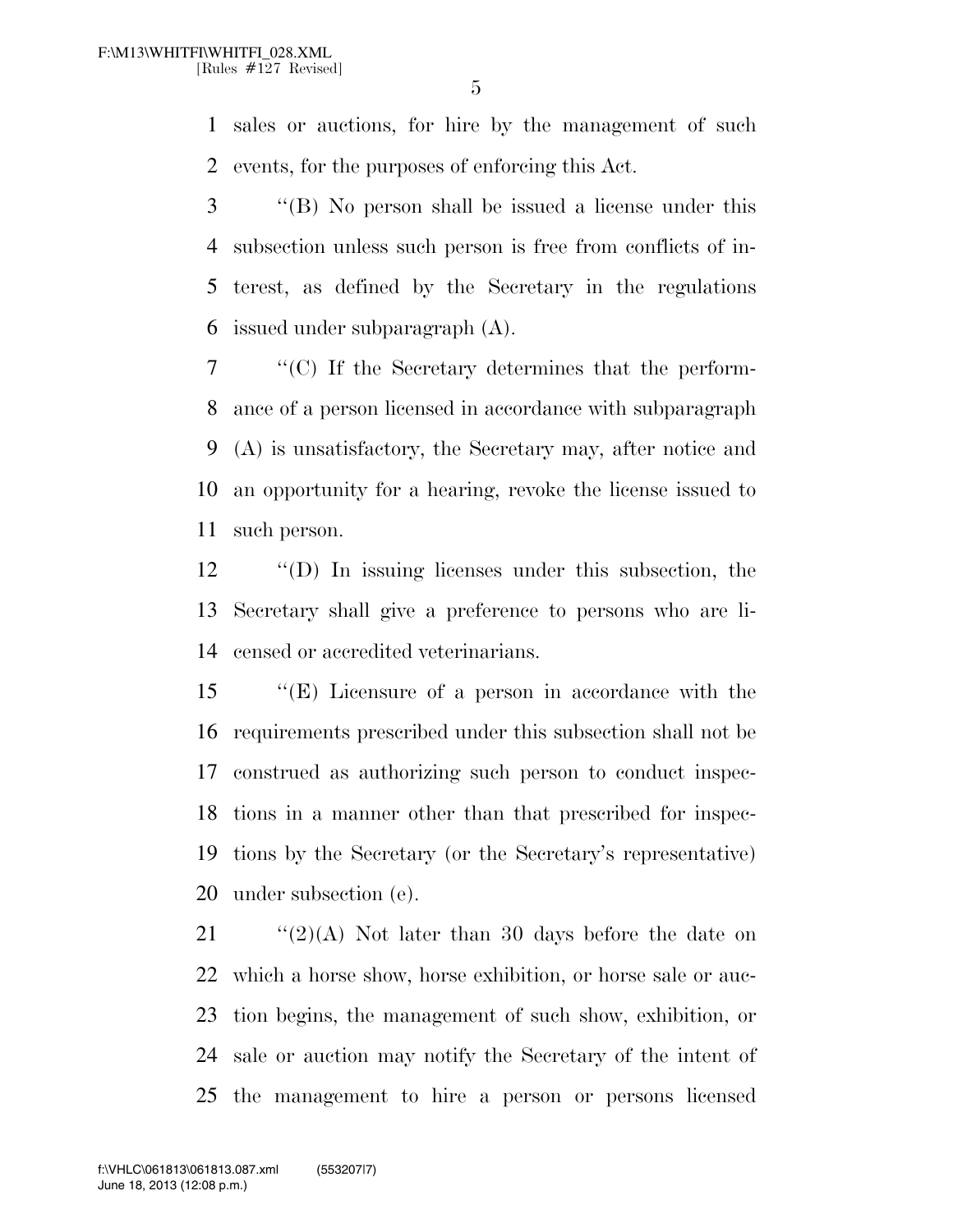under this subsection and assigned by the Secretary to conduct inspections at such show, exhibition, or sale or auction.

 ''(B) After such notification, the Secretary shall as- sign a person or persons licensed under this subsection to conduct inspections at the horse show, horse exhibition, or horse sale or auction.

8 "(3) A person licensed by the Secretary to conduct inspections under this subsection shall issue a citation with respect to any violation of this Act recorded during an inspection and notify the Secretary of each such viola- tion not later than five days after the date on which a citation was issued with respect to such violation.''; and (4) by adding at the end the following new sub-

section:

 ''(f) The Secretary shall publish on the public website of the Animal and Plant Health Inspection Service of the Department of Agriculture, and update as frequently as the Secretary determines is necessary, information on vio- lations of this Act for the purposes of allowing the man- agement of a horse show, horse exhibition, or horse sale or auction to determine if an individual is in violation of this Act.''.

 (d) UNLAWFUL ACTS.—Section 5 of the Horse Pro-tection Act (15 U.S.C. 1824) is amended—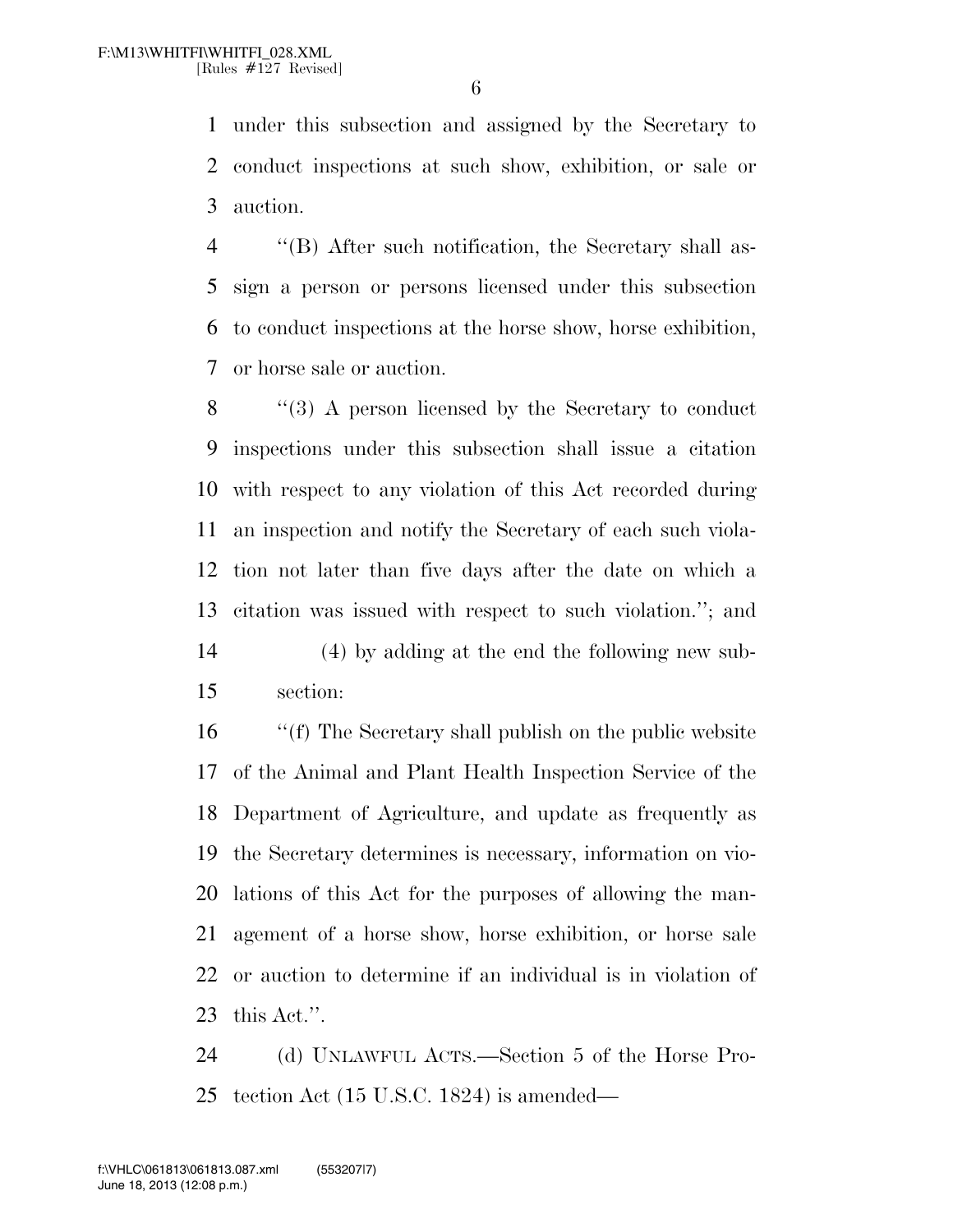| $\mathbf{1}$   | $(1)$ in paragraph $(2)$ —                             |
|----------------|--------------------------------------------------------|
| $\overline{2}$ | (A) by striking "or $(C)$ respecting" and in-          |
| 3              | serting $\lq\lq$ (C), or (D) respecting"; and          |
| 4              | $(B)$ by striking "and $(D)$ " and inserting           |
| 5              | $\lq\lq$ (D) causing a horse to become sore or direct- |
| 6              | ing another person to cause a horse to become          |
| 7              | sore for the purpose of showing, exhibiting, sell-     |
| 8              | ing, auctioning, or offering for sale the horse in     |
| 9              | any horse show, horse exhibition, or horse sale        |
| 10             | or auction, and $(E)$ ";                               |
| 11             | $(2)$ in paragraph $(3)$ , by striking "appoint" and   |
| 12             | inserting "hire";                                      |
| 13             | $(3)$ in paragraph $(4)$ —                             |
| 14             | (A) by striking "appoint" and inserting                |
| 15             | "hire"; and                                            |
| 16             | $(B)$ by striking "qualified";                         |
| 17             | $(4)$ in paragraph $(5)$ , by striking "appointed"     |
| 18             | and inserting "hired";                                 |
| 19             | $(5)$ in paragraph $(6)$ —                             |
| 20             | (A) by striking "appointed" and inserting              |
| 21             | "hired"; and                                           |
| 22             | (B) by inserting "that the horse is sore"              |
| 23             | after "the Secretary"; and                             |
| 24             | $(6)$ by adding at the end the following new           |
| 25             | paragraphs:                                            |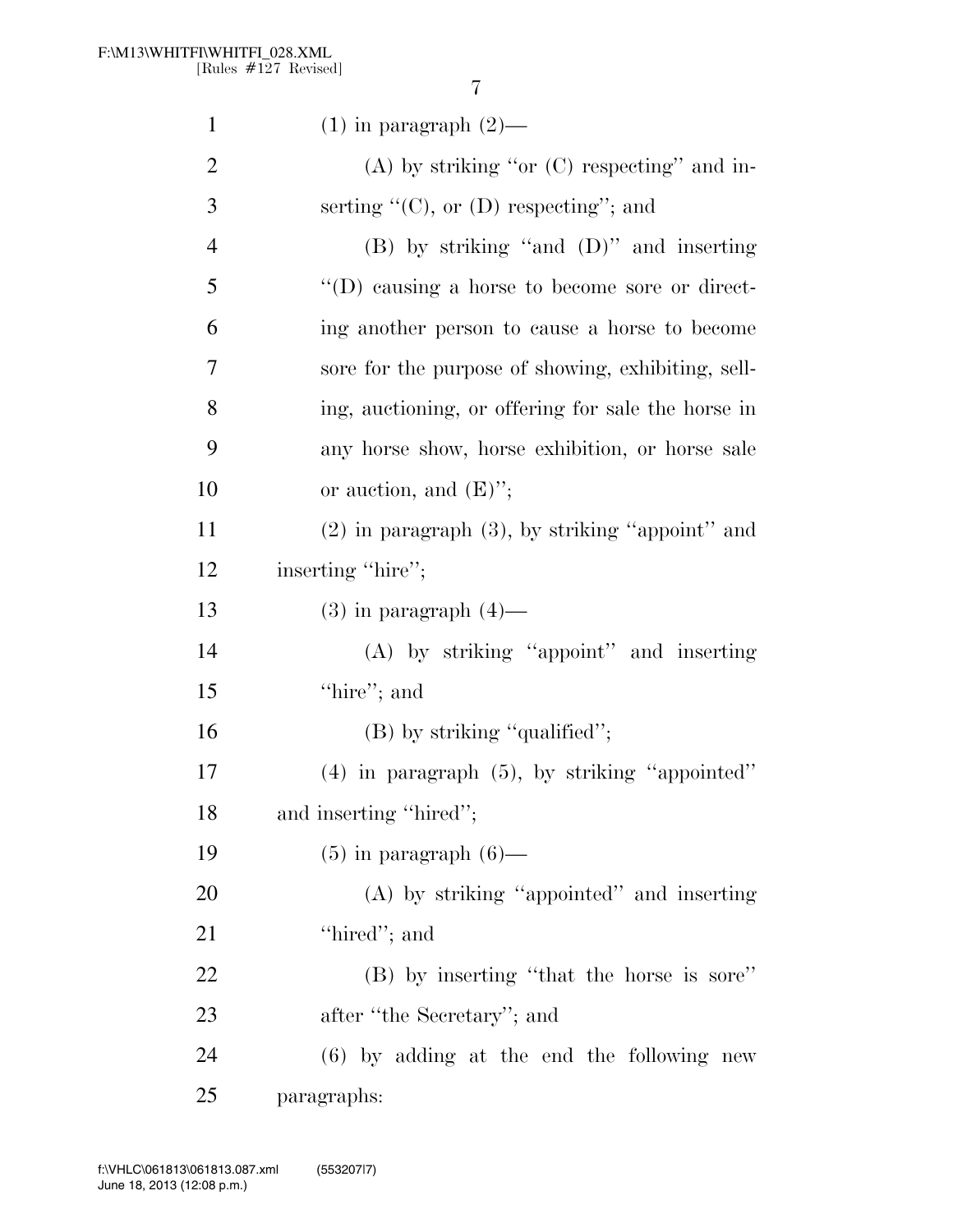| $\mathbf{1}$   | $\degree$ (12) The use of an action device on any limb |
|----------------|--------------------------------------------------------|
| $\overline{2}$ | of a Tennessee Walking Horse, a Racking Horse, or      |
| 3              | a Spotted Saddle Horse at a horse show, horse exhi-    |
| $\overline{4}$ | bition, or horse sale or auction.                      |
| 5              | $\lq(13)$ The use of a weighted shoe, pad, wedge,      |
| 6              | hoof band, or other device or material at a horse      |
| 7              | show, horse exhibition, or horse sale or auction       |
| 8              | $that-$                                                |
| 9              | $\lq\lq$ is placed on, inserted in, or attached        |
| 10             | to any limb of a Tennessee Walking Horse, a            |
| 11             | Racking Horse, or a Spotted Saddle Horse;              |
| 12             | $\lq\lq$ is constructed to artificially alter the      |
| 13             | gait of such a horse; and                              |
| 14             | $\lq\lq$ (C) is not strictly protective or the ra-     |
| 15             | peutic in nature.".                                    |
| 16             | (e) CIVIL PENALTIES.—Section 6 of the Horse Pro-       |
| 17             | tection Act $(15 \text{ U.S.C. } 1825)$ is amended—    |
| 18             | $(1)$ in subsection $(b)$ —                            |
| 19             | $(A)$ in paragraph $(1)$ —                             |
| <b>20</b>      | (i) by striking "section $5$ of this Act"              |
| 21             | and inserting "section 5 or the regulations"           |
| 22             | issued under such section"; and                        |
| 23             | (ii) by striking " $$2,000"$ and insert-               |
| 24             | ing " $$75,000$ "; and                                 |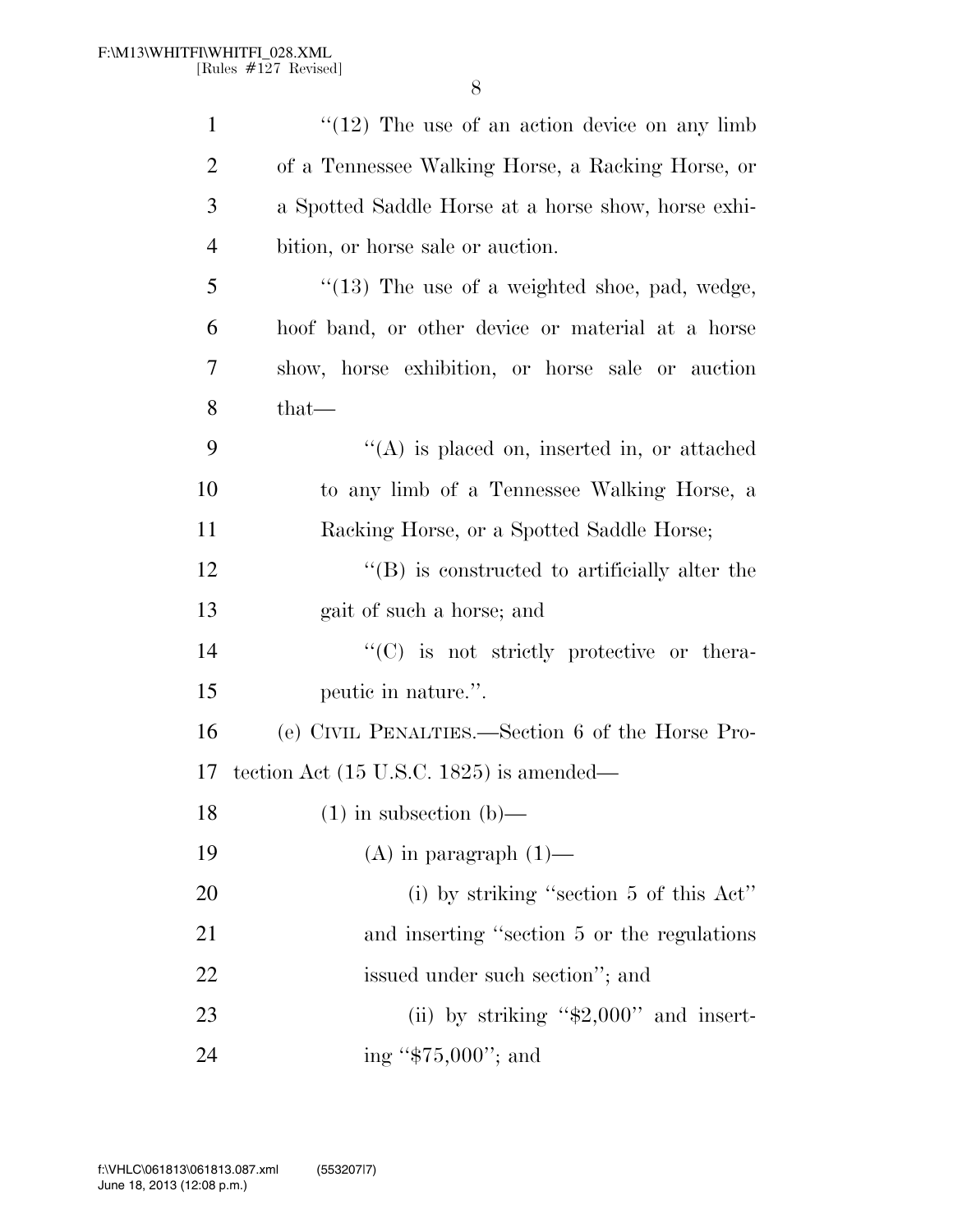| $\mathbf{1}$   | (B) by adding at the end the following new                  |
|----------------|-------------------------------------------------------------|
| $\overline{2}$ | paragraph:                                                  |
| 3              | $\cdot\cdot$ (5) Any person who fails to pay a licensed in- |
| $\overline{4}$ | spector hired under section $4(e)$ shall be liable to the   |
| 5              | United States for a civil penalty of not more than          |
| 6              | $$75,000$ for each such violation."; and                    |
| 7              | $(2)$ in subsection $(e)$ —                                 |
| 8              | $(A)$ in the first sentence—                                |
| 9              | $(i)$ by inserting ", or otherwise partici-                 |
| 10             | pating in any horse show, horse exhibition,                 |
| 11             | or horse sale or auction" before "for a pe-                 |
| 12             | riod of not less than one year"; and                        |
| 13             | (ii) by striking "any subsequent" and                       |
| 14             | inserting "the second";                                     |
| 15             | (B) by inserting before "Any person who                     |
| 16             | knowingly fails" the following: "For the third              |
| 17             | or any subsequent violation, a person may be                |
| 18             | permanently disqualified by order of the Sec-               |
| 19             | retary, after notice and an opportunity for a               |
| 20             | hearing before the Secretary, from showing or               |
| 21             | exhibiting any horse, judging or managing any               |
| 22             | horse show, horse exhibition, or horse sale or              |
| 23             | auction, or otherwise participating in, including           |
| 24             | financing the participation of other individuals            |
| 25             | in, any horse show, horse exhibition, or horse              |